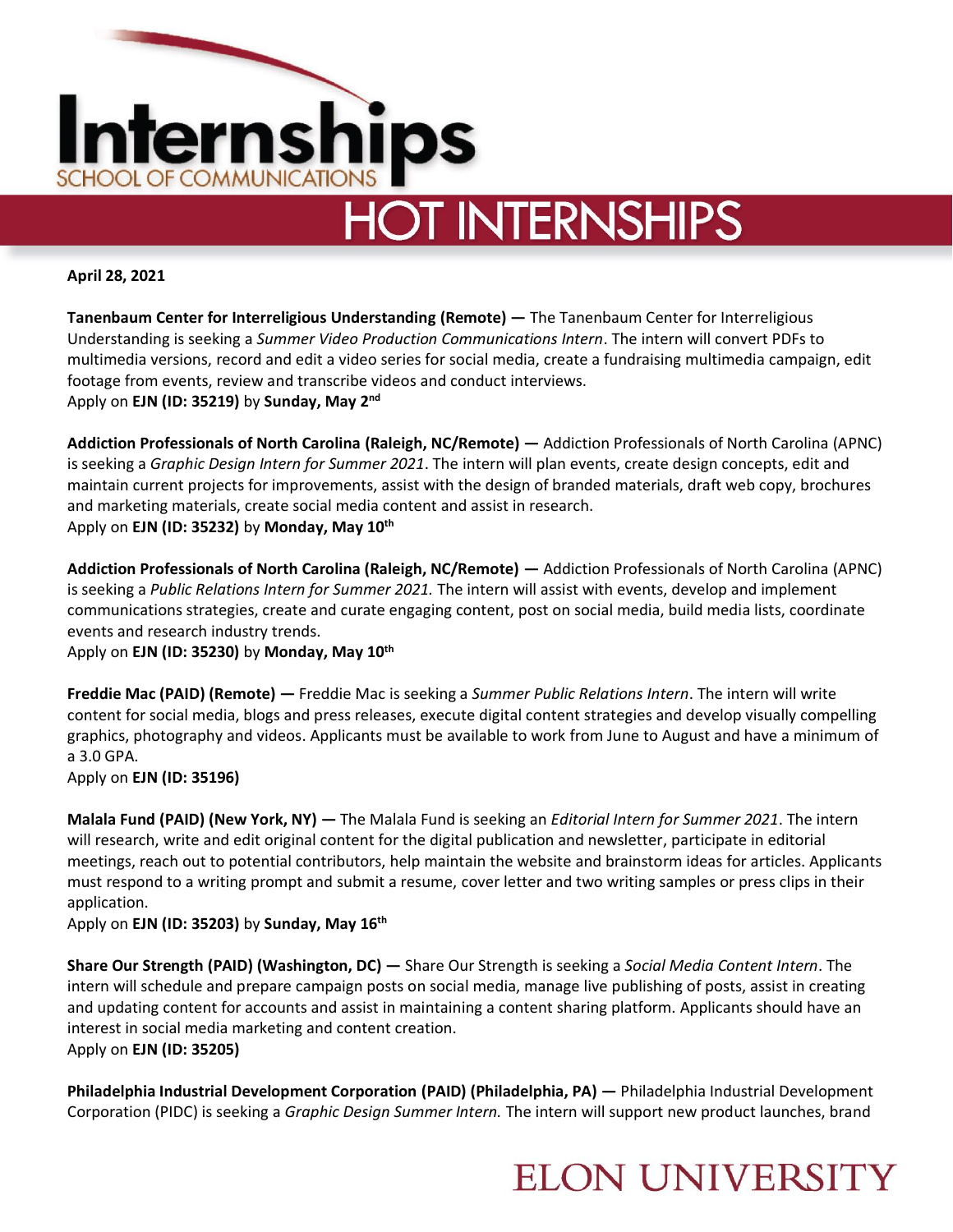

# **HOT INTERNSHIPS**

development and public relations, design and edit digital marketing collateral, visualize data infographics, design layouts for webpages, create graphics and stories for social media, edit photos and videos and provide research for projects. This internship runs from June 1<sup>st</sup> through August 31<sup>st</sup>. Apply on **EJN (ID: 35210)** 

**Necessary Behavior (Remote) —** Necessary Behavior is seeking a *Summer Editorial Intern*. The intern will create weekly articles on current events, peer edit articles, appear in social media takeovers, posts and stories, collaborate with other businesses that focus on social justice, attend trainings and meetings and update and post social media and website content.

Apply on **EJN (ID: 35223)** 

**Necessary Behavior (Remote) —** Necessary Behavior is seeking a *Summer Graphic Design Intern.* The intern will create art, assist in creating content calendars, create art for app and website design, collaborate with other businesses that focus on social justice, attend trainings and meetings, update and post social media and website content and research social media. Apply on **EJN (ID: 35226)** 

**Necessary Behavior (Remote) —** Necessary Behavior is seeking a *Summer Multimedia Intern.* The intern will create monthly playlists to share on social media, appear in and edit the weekly podcast, appear in social media through posts, takeovers and videos, assist in the creation of content calendars, update and post social media and website content and help research trends.

Apply on **EJN (ID: 35221)** 

**Zito Partners (PAID) (Remote) —** Zito Partners is seeking a *Public Relations Intern*. The intern will research press and influencers for client placement, create media lists, archive print and online coverage of clients in media trackers and write pitches to reporters.

Apply on **EJN (ID: 35229)** 

**Lippe Taylor (PAID) (New York, NY) —** Lippe Taylor is seeking a *Summer Digital Intern*. The intern will help with account organization and asset management, assist with monitoring social channels, write social post copy, research and identify potential influencer partners for future programming, join internal meetings and assist with social reporting. The program will run from June  $7<sup>th</sup>$  through August 13<sup>th</sup>. Apply on **EJN (ID: 35062)** by **Saturday, May 1st**

**Lippe Taylor (PAID) (New York, NY) —** Lippe Taylor is seeking a *Summer Media Intern*. The intern will monitor social media for trends, draft and edit press materials, develop creative pitches and angles, research categories and key reporters, draft media alerts, participate in brainstorming sessions, build lists, develop briefing documents and plan and prepare events. The program will run from June 7<sup>th</sup> through August 13<sup>th</sup>. Apply on **EJN (ID: 35063)** by **Saturday, May 1st**

**Brooklyn Community Bail Fund (PAID) (Brooklyn, NY) —** The Brooklyn Community Bail Fund is seeking a *Communications Intern*. The intern will update and research media contacts, compile and review analytics of online communications, proofread communication materials, develop social media content and create an event calendar. Apply on **EJN (ID: 35055)** by **Friday, May 21st**

**WHIP Communications & Marketing (PAID) (Greenbelt, MD) — WHIP Communications & Marketing is seeking a** *Communications Intern*. The intern will brainstorm blogs, social media, videos and other content, draft social media

### **ELON UNIVERSITY**